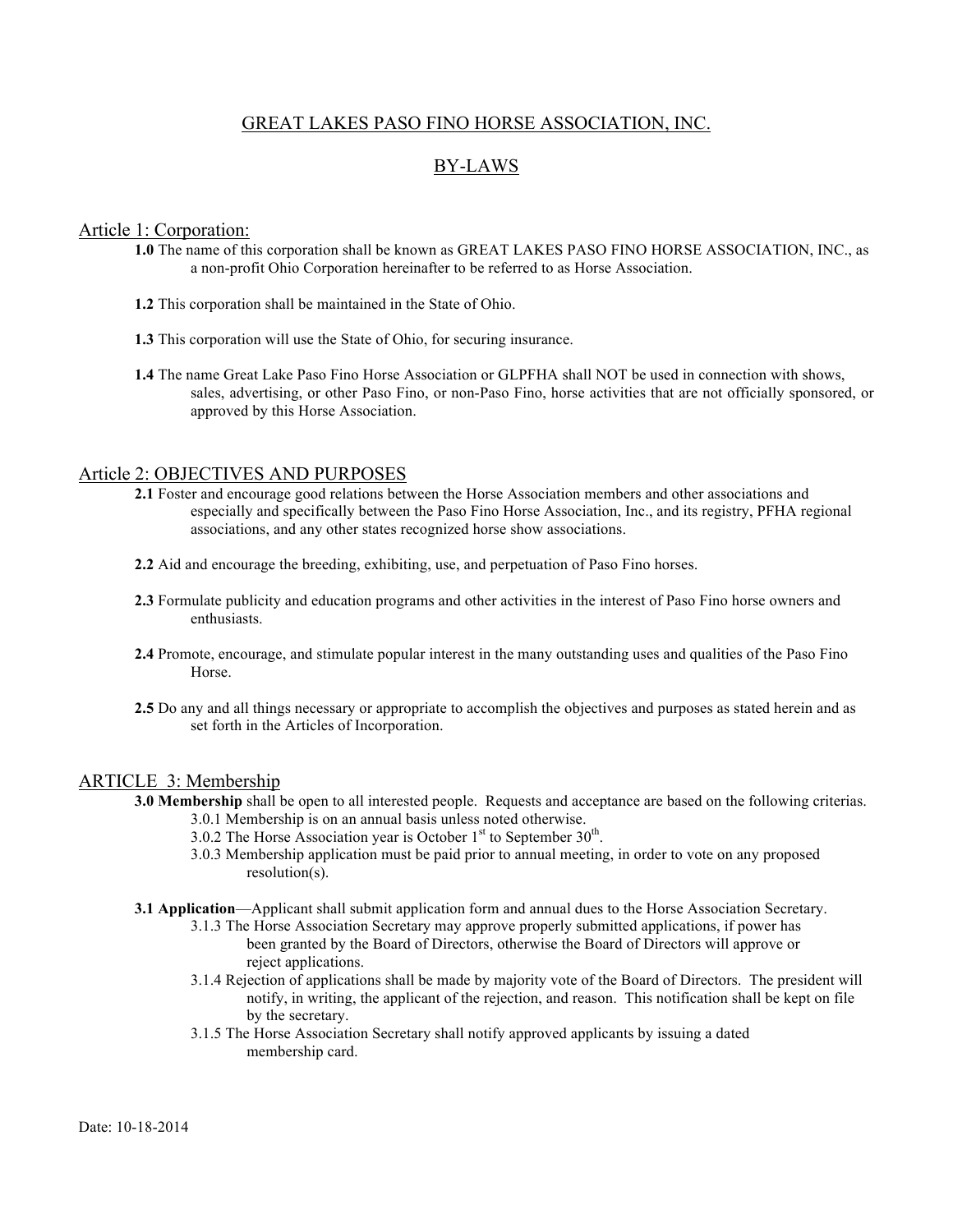- **3.2 Dues** Applicant shall submit annual dues with application for membership.
	- 3.2.0 Annual dues as shown on application form and approved by the Board of Directors.
	- 3.2.1 Any special and/or additional dues that may be assessed by the Board of Directors.
	- 3.2.2 Annual dues year. Refer to parag. 3.0.2.
- **3.3 Membership Type**—The Horse Association offers several types of membership as outlined below. It is the responsibility of the applicant to choose the correct type when submitting an application.

#### **3.3.1 Regular Membership.**

- 3.3.1.0 For an individual 18 years of age or older.
- 3.3.1.1 Will have full right to one (1) vote
- 3.3.1.2 Will have right to hold office.
- 3.3.1.3 Will have rights to all other benefits the Horse Association offers.

#### **3.3.2 Associate Membership.**

- 3.3.2.0 For an individual.
- 3.3.2.1 Will have NO voting privileges.
- 3.3.2.2 Will have NO nominating privileges or rights to hold office.
- 3.3.2.3 Will have rights to all other benefits the Horse Association offers.

#### **3.3.3 Family Membership.**

A group of people, living together under one roof, related by birth, marriage, or adoption.

The Horse Association offers two (2) levels of Family Membership

- 3.3.3.0 Single parent Family Membership
	- 3.3.3.0.1 Shall be listed under the name of the Head of Family.
	- 3.3.3.0.2 Membership shall consist of one (1) Regular Memberships, see 3.3.1 for benefits and restrictions, and up to (3) Associate Memberships see 3.3.2 for benefits and restrictions.
- 3.3.3.1 Dual parents Family Membership.
	- 3.3.3.0.1 Shall be listed under the name of the Head of Family.
	- 3.3.3.0.2 Membership shall consist of two (2) Regular Memberships, see 3.3.1 for benefits and restrictions, and up to (6) Associate Memberships see 3.3.2 for benefits and restrictions.

#### **3.3.5 Honorary Life Membership**

The Horse Association may grant a Honorary Life Membership, to an individual, based on the following:

- 3.3.5.0 Candidate must be a Regular Member in good standing.
- 3.3.5.1 Candidate name must be submitted, in writing, to the Horse Association President, by a Regular Member of the Horse Association.
- 3.3.5.2 The President shall submit the candidate name to the Board of Directors for consideration. A majority vote of the Board shall authorize the President to submit, for a vote, the individual's name, at the annual membership meeting.
- 3.3.5.3 Life Member shall be considered a Regular Member and receive the benefits, privileges and activities of the Horse Association, at no charge.

#### **3.4 Member Discipline**

- 3.4.0 The Board of Directors by a two-thirds vote may censure, suspend, or expel from the Horse Association any member charged with acts of conduct detrimental to the Horse Association and/or in violation of the Code of Ethics detailed in the Paso Fino Horse Association constitution.
- 3.4.1 The Secretary of the Horse Association shall notify the accused member in writing (U.S. mail) of the charges, and set the time and place for the accused to meet with the Board of Directors.
- 3.4.2 Disciplinary action will be imposed after due and proper hearing at which the accused is afforded an opportunity to be heard and defend all charges.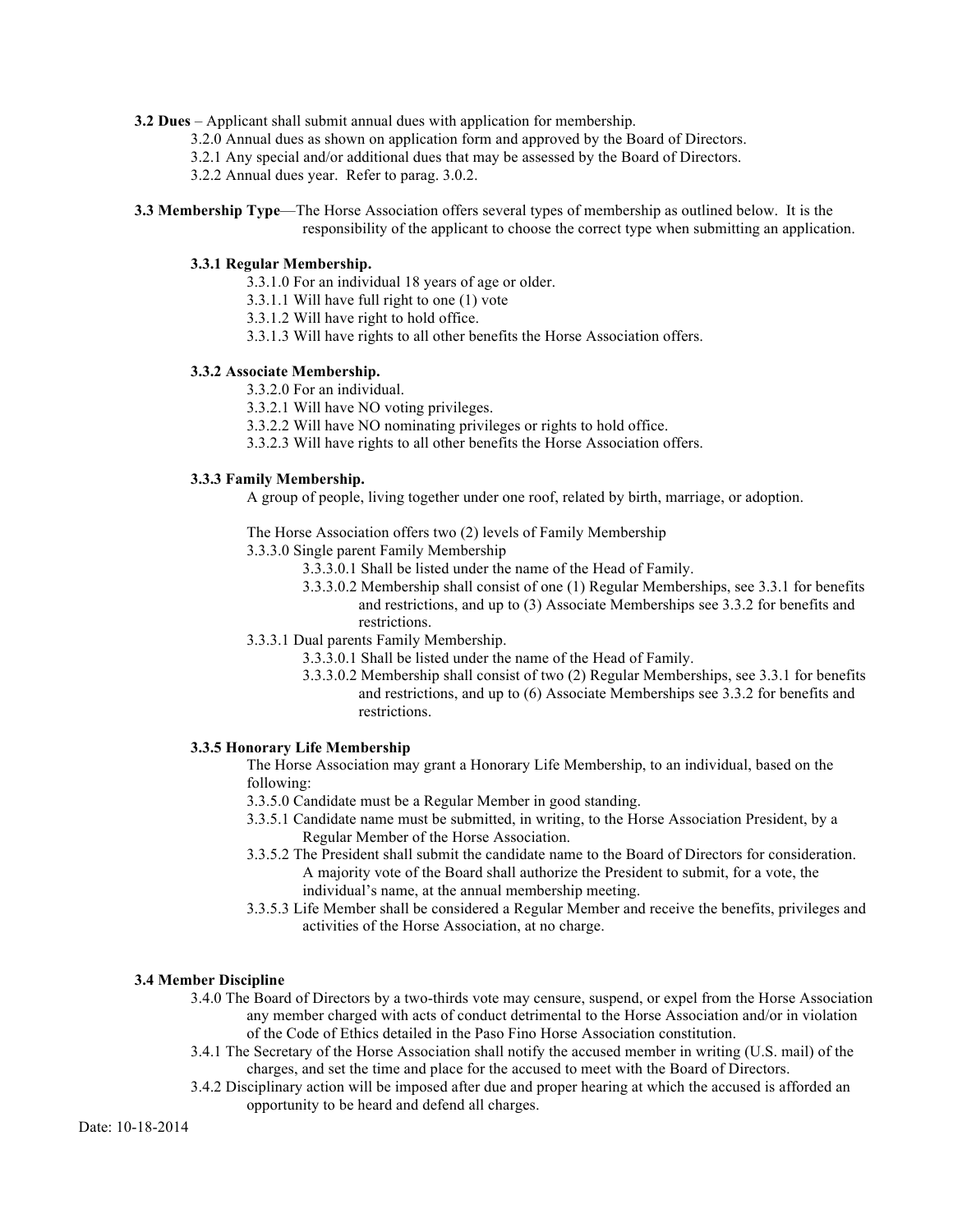## **Article 4: Corporate Power**

The division of Corporate Power within the Horse Association shall be administered as follows:

#### **4.1 Powers of the Annual Meeting.**

- 4.1.1 Regular voting members of the Horse Association shall have exclusive power to enact, repeal, amend the By-Laws, amend Article of Incorporation, and dissolve the Corporation.
- 4.1.2 Regular voting members may, by resolution, take any other action not inconsistent with law, with the Articles of Incorporation, or with the By-laws.

#### **4.2 Powers of the Board of Directors**

- 4.2.1 Enumeration- The Board of Directors shall have the power to take any action not inconsistent with law, with the Articles of Incorporation, with the By-laws, or duly enacted resolutions.
- 4.2.2 Delegation of Powers- The Board of Directors may delegate to any Committee or Officer any portion of its power, subject to any limitation, which it may see fit to impose.

**4.3 Powers of the Officers**- Officers of the Horse Association shall have the powers delegated to them by these By-Laws, and such additional powers as may be delegated to them by Regular voting members at the Annual meeting or by the Board of Directors.

## **Article 5: Meeting of Members**

## **5.1 Annual Meeting**

- 5.1.1 Purpose of the Annual Meeting
	- 5.1.1.1 Duly elect Officers for the ensuing year. (Refer to parag. 7.0)
	- 5.1.1.2 Duly elect Director for the ensuing year and to fill any vacancies that may have occurred. (Refer to parag. 6.0, 6.1, and 6.2)
	- 5.1.1.3 Duly elect one (1) Delegate to represent the Horse Association. (Refer to parag. 7.2)
	- 5.1.1.4 Transact any and all business required by the Horse Association.
- 5.1.2 Date- The Annual Meeting of the members shall be held during the fall of each calendar year.

**5.2 Notification**- A thirty (30) day notice to members is required and delivered by either:

- 5.2.1 USPS (U.S) mail
- 5.2.2 Electronic mail
- 5.2.3 Meeting notification will be added to the Horse Association website, but will not supersede or replace 5.2.1 or 5.2.2
- **5.3 Qualified Members** Each person entering meeting shall be identified, as specified below, based on Membership list provided by the Horse Association Secretary.
	- 5.3.1 Regular Member (voting rights)
	- 5.3.2 Associate Member (non-voting rights)

#### **5.4 Procedures**

5.4.1 Voting members present at the Annual meeting shall constitute a quorum to transact business.

5.4.2 See Article 9 "General Provision"

#### **5.5 Voting**

- 5.5.1 Special Measures- Two-thirds favorable votes are required to enact, repeal, or amend a By-law, amend the Articles of Incorporation, or dissolve the Corporation.
- 5.5.2 Ordinary Measures- A majority of the votes cast shall be necessary for the election of an Officer, Director, Delegate, or the adoption of any measure.
- 5.5.3 Proxy voting or mailed ballots shall not be permitted.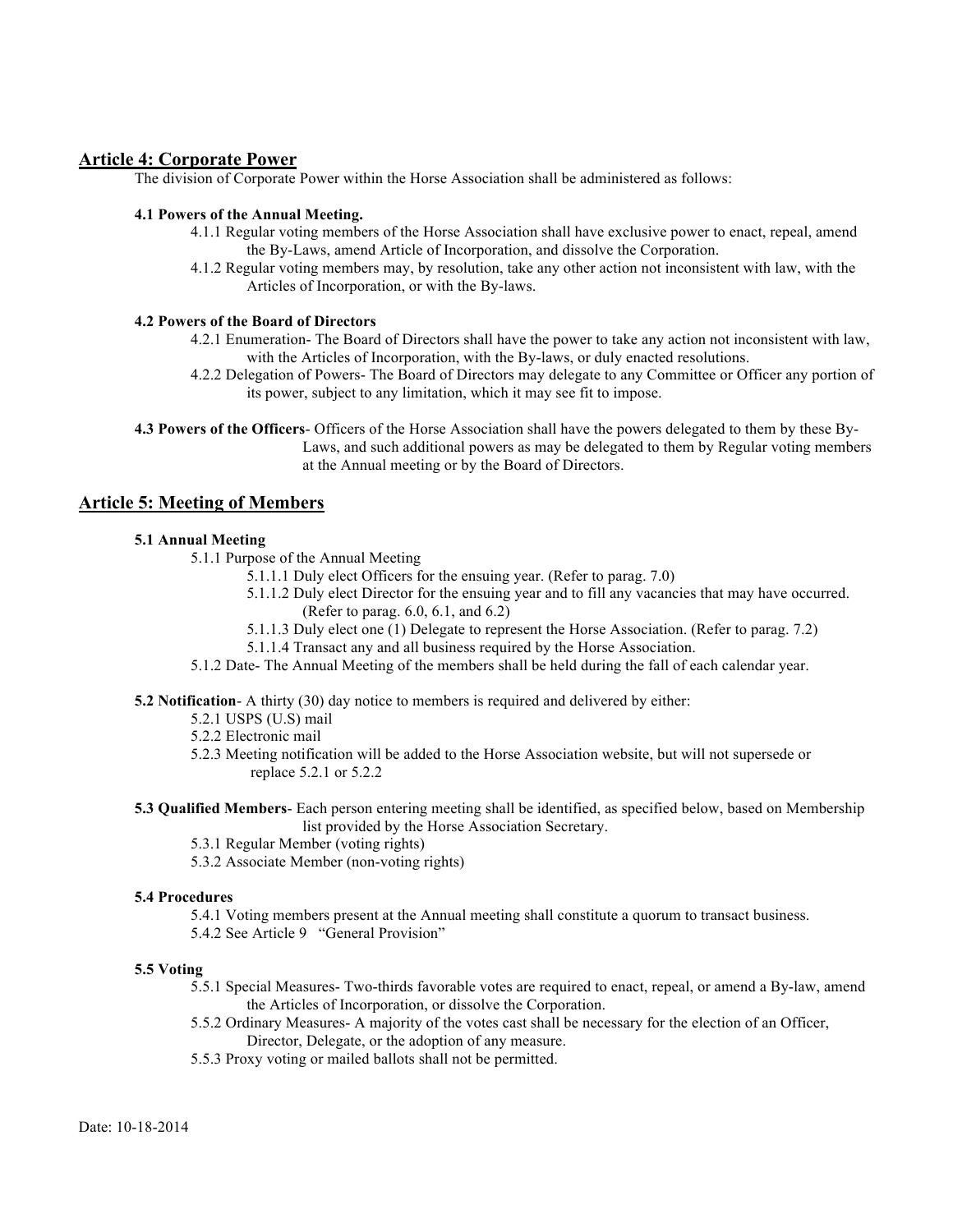- **5.6 Amendments of By-Laws** Changes, additions, or deletions to the Horse Associations By-Laws must meet the following requirements.
	- 5.6.1 Requests must be submitted in writing, to the President, by a Regular member, in good standing with the Horse Association, by July 1st, for consideration at the next Annual Meeting of Members.
	- 5.6.2 The Horse Association Secretary shall notify current members of the Horse Association of proposed By-Law changes.
	- 5.6.3 Notification-
		- 5.6.3.1 The Horse Association shall notify members of By-Law change per parag. 5.2
		- 5.6.3.2 Proposed changes shall be available on the Horse Association website.
- **5.7 Regular Meeting** In addition to the Annual Meeting a Regular Meeting may be established by the President, or the Board of Directors.
	- 5.8.1 Notification- See parag. 5.2
	- 5.8.2 Procedure- See parag. 5.4
	- 5.8.3 Voting- See parag 5.5

## **Article 6- Board of Directors**

- **6.0 Composition** The Board of Directors will be composed of the following Regular Members of the Horse Association.
	- 6.0.1 The Officers of the Horse Association. see parag. 7.0
	- 6.0.2 Three (3) duly elected non-officer holders.
	- 6.0.3 The immediate past President of the Horse Association.
		- 6.0.3.1 Must maintain a Regular Membership with the Horse Association for the term of office.
	- 6.0.4 An effort should be made to nominate and elect Board of Directors members from at least three (3) separate regions (states) within the Horse Association region.
	- 6.0.5 Total number of Board of Directors not to exceed eight (8).
- **6.1 Term** Directors shall hold office for the term which they are elected and until their successor is elected and qualified.
	- 6.1.1 Directors shall be elected to, and serve, a three (3) year term.
	- 6.1.2 One (1) Director is elected yearly to stated three (3) year term.
	- 6.1.3 The immediate past President of the Horse Association, shall serve a one (1) year term.

#### **6.2 Vacancies**

- 6.2.1 The office of a Director may be considered vacant under the following circumstances
	- 6.2.1.1 Death, resignation, or permanent inability to perform the duties of a director.
	- 6.2.1.2 Failure to maintain a Regular membership.
	- 6.2.1.3 Failure to attend seventy-five percent (75%) of scheduled board meetings.
- 6.2.2 Vacancies occurring between Annual Meeting may be filled by the Board of Director until the next Annual meeting.
- 6.2.3 Vacancies occurring at an annual meeting shall be filled by election at the Annual meeting, for the unexpired term.

**6.3 Meetings**- Meetings for the Board of Directors are as noted.

- 6.3.1 Annual Meeting- There may be a meeting immediately preceding or following each Annual Meeting of the Horse Association, as determined by the President.
- 6.3.2 Regular Meeting- There may be a meeting immediately preceding or following each Regular meeting of the Horse Association, determined by the President.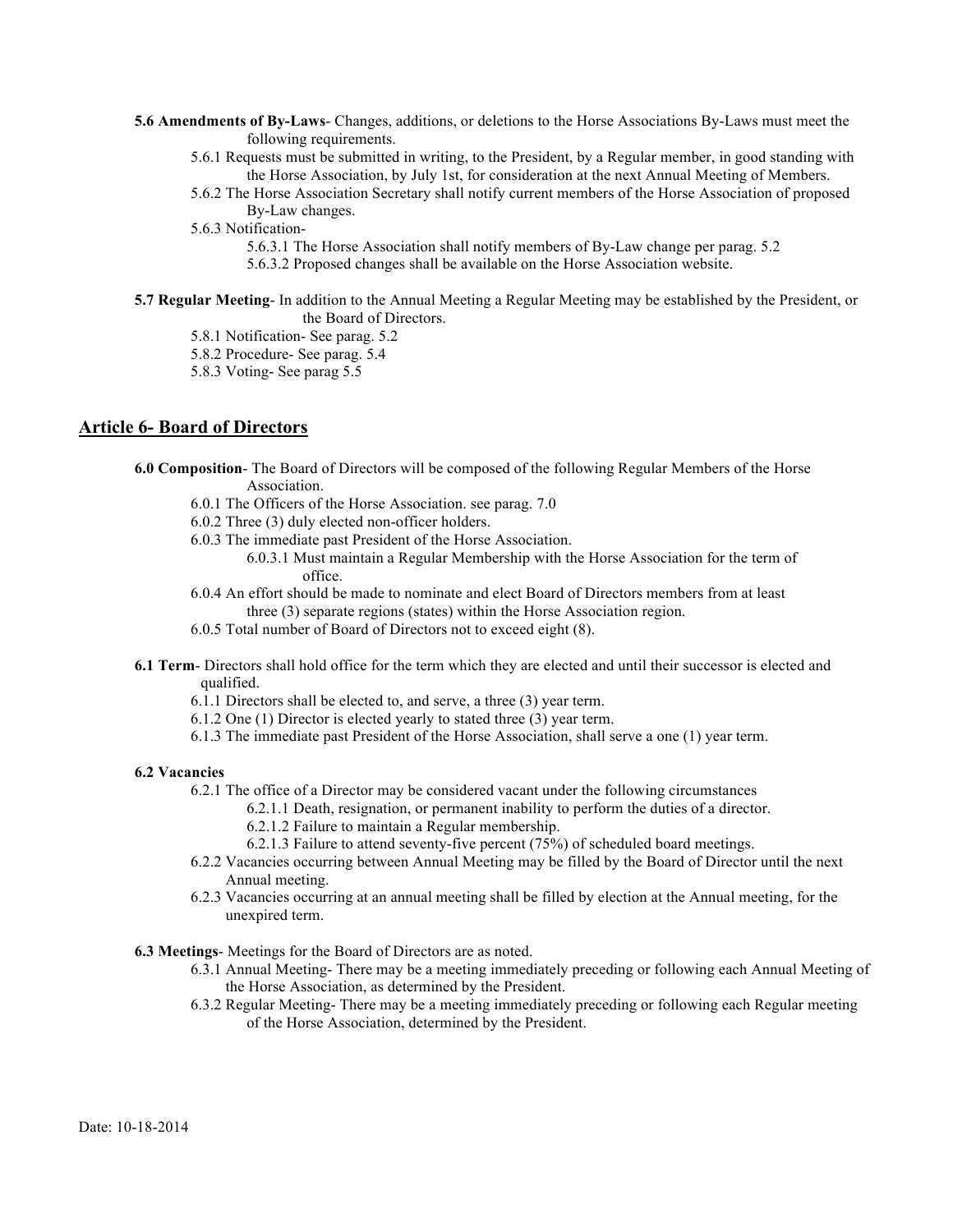- 6.3.3 Special Board of Director Meeting- The President or the majority of the Board of Directors may call a meeting of the Board at any time, upon reasonable notice to each director.
	- 6.3.3.1 Meeting may be conducted by phone conference.
	- 6.3.3.2 Meeting notice and meeting material may be transmitted by electronic devices.
	- 6.3.3.3 Voting- During a Special Board of Directors Meeting electronic or vocal voting is allowed. Votes to be documented by the Horse Association Secretary.
- 6.3.4 Quorum- To transact business the presence of fifty-one percent (51%) of the directors shall constitute a quorum at all Board of Directors meetings.
- 6.3.5 Open Meetings- All Board of Directors meetings are open, to all members, in good standing with the Horse Association.
	- 6.3.5.1 Exception, based on the urgency of a Special Board of Directors meeting, notification to the Association members may not be possible.

**6.4 Duties-** To conduct the business and affairs of the Horse Association.

6.4.1 Determine policies.

6.4.1.1 Content and format of the Membership Application form.

- 6.4.1.2 Manner of accepting and or receiving Membership Applications.
- 6.4.1.3 Approval or rejection of Membership Applications. see parag. 3.1
- 6.4.2 Employment of staff
- 6.4.3 Other personnel matters
- 6.4.4 Protect the property and assets of the Horse Association.
	- 6.4.4.1 Designate the bank(s) of the Horse Association.
	- 6.4.4.2 Grant the Treasurer and the President check writing privileges.
	- 6.4.4.3 Allow the Treasurer and/or the President to apply for and use checking account debit card(s).
	- 6.4.4.4 The Horse Association shall not apply for the issuance of credit card(s).
	- 6.4.4.5 The Horse Association shall not allow electronic transfer of funds,
		- except as noted in parag. 6.4.4.3
	- 6.4.4.6 Allow the Treasurer and/or the President to establish "on-line" access for retrieval of statements and cancelled checks.
	- 6.4.4.7 Establish and/or approve Memberships annual dues.
	- 6.4.4.8 Determine special and/or additional dues that may be required.
	- 6.4.4.9 Other financial matters that may arise.
- 6.4.5 Maintain Corporation and insurance in the State of Ohio, per Article 1
- 6.4.6 Provide guidance regarding the affairs of the Horse Association.

## **Article 7: Directors, Officers and Delegate**

Directors, Officers and Delegate- Shall be Regular Members, in good standing with the Horse Association, for two (2) consecutive years prior to the date of such election.

- **7.0 Officers-** There will be four (4) officers of the Horse Association consisting of: President, Vice President, Secretary, and Treasurer
	- 7.0.1 Term- Officers will be elected to a two (2) year term.

7.0.2 Election- The President and Secretary shall be elected for **odd** number, (upcoming) fiscal year.

The Vice-President and Treasurer shall be elected for **even** number, (upcoming) fiscal year.

(Ex: Elections held in fall of 2014 is for fiscal year 2015,thus an odd number year)

**7.1 Directors-** Refer to Article 6 for the composition, terms, and election for Directors.

**7.2 Delegate**- There will be one (1) Delegate, elected by Regular Members of the Horse Association.

- 7.2.1 Term- The Delegate shall be elected to a two (2) year term.
	- 7.2.2 Election- The Delegate shall be elected for **odd** number,(upcoming fiscal year).

(See Ex. in parag 7.0.2)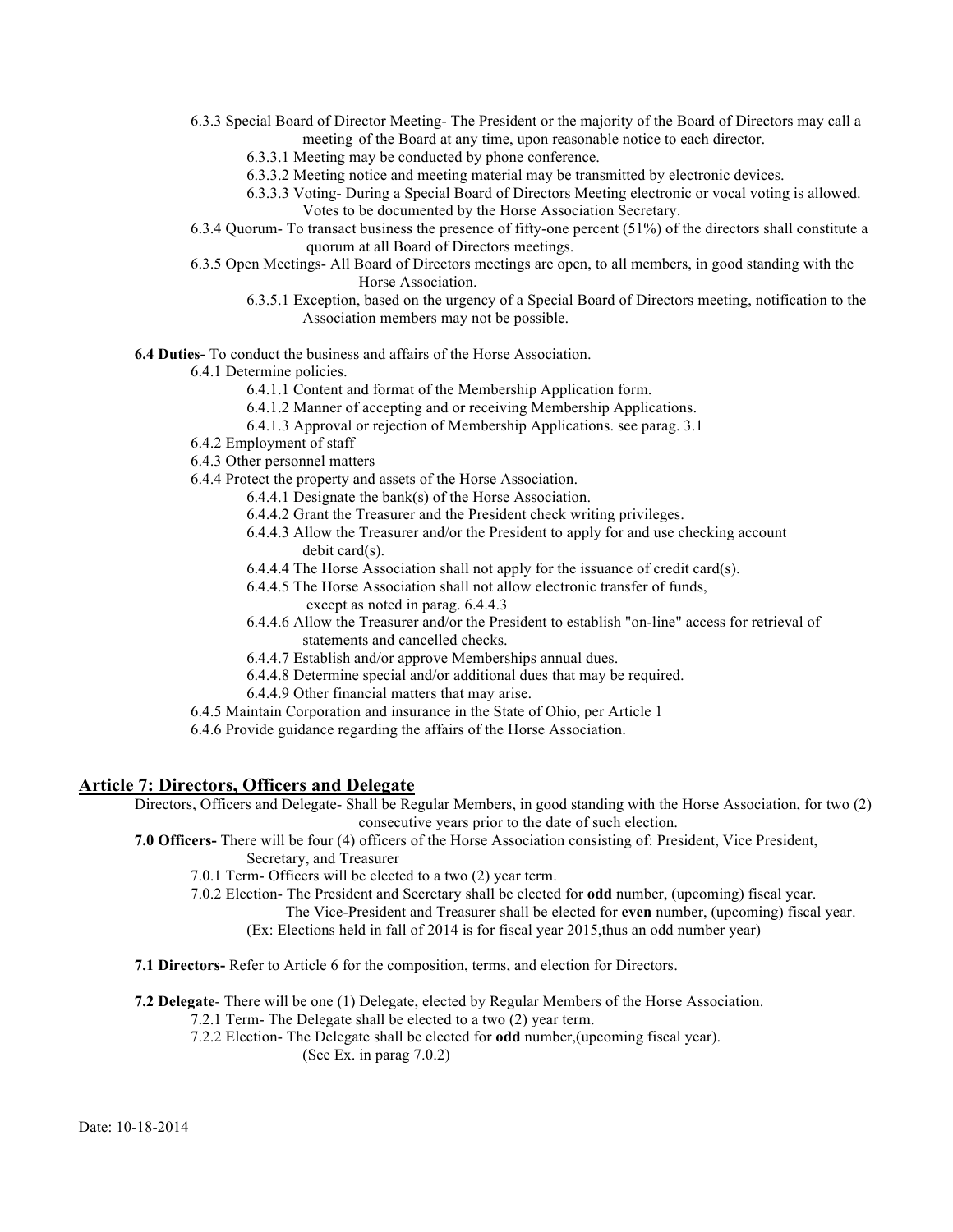#### **7.3 Election Procedure**

- 7.3.1 Officers and Delegate shall be elected by Regular Members, in good standing with the Horse Association at the Annual Meeting.
- 7.3.2 In the event that there are three (3) or more candidates for an office, and no candidate receives a majority of the votes cast, there will be a revote, involving the two (2) candidates that received the largest numbers of votes.
- 7.3.3 The ballot vote, may be dispensed with when, there is but one (1) candidate for an office, resulting in a unanimous vote.
- 7.3.4 Procedure- Election will be in accordance with the "Robert's Rules of Order, newly revised".

#### **7.4 Qualifications**-

- 7.4.1 Each Officer and Delegate shall be a Regular Member of the Horse Association, for two (2) consecutive years prior to the date of such election.
- 7.4.2 Each Officer and Delegate shall be at all times, during their term, a Regular Member of the Horse Association.
- 7.4.3 Nominees must be physically present at the Annual Meeting, at which they are being elected. 7.4.3.1 Exceptions may be made at the discretion of current President.
- 7.4.3 Directors, refer to Article 6
- **7.5 Vacancy** Any vacancy of an Office or Delegate shall be filled by the Board of Directors, until the next Annual Meeting.
	- 7.5.1 Directors vacancy shall be filled per parag 6.4.

## **7.6 Duties of Officers and Delegate** (Director duties see Article 6)

7.6.0 Officers and Delegate to be physically present at Annual meeting.

7.6.0.1 Exceptions may be made at the discretion of current President.

- 7.6.1 President
	- 7.6.1.1 Shall preside at all meetings
	- 7.6.1.2 Except if otherwise provided, the President shall appoint all Committee chairs, who will serve at the pleasure of the President.
	- 7.6.1.3 Shall be an Ex-Officio member of all Committees
	- 7.6.1.4 With limits imposed by the Articles of Incorporation, these By-Laws, and any duly adopted resolutions, the President shall have general power to conduct and manage the affairs and business of the Horse Association.
	- 7.6.1.5 Disburse funds of the Horse Association, with or in the absence of the Treasurer.
	- 7.6.1.6 Authorize use of all Horse Association funds.

#### 7.6.2 Vice-President

- 7.6.2.1 Shall assume the duties of the President in the event of the President's absence or inability to act, or as required.
- 7.6.2.2 Shall act as the Show Chairman, and may appoint, or hire a Show Secretary.
- 7.6.2.3 Shall have other duties, respectively, as may be specifically delegated by the President.
- 7.6.3 Secretary
	- 7.6.3.1 Shall keep, or cause to be kept, a full and complete record of the proceedings of the following:
		- 7.6.3.1.1 Annual Meeting
		- 7.6.3.1.2 Regular Meeting
		- 7.6.3.1.3 Meetings of the Board of Directors
		- 7.6.3.1.4 Action taken by the Board of Directors
		- 7.6.3.1.5 Provide the national Paso Fino Horse Association documents as required,

consisting of , but not limited to, the Horse Association's membership, By-Laws, elected Officers and Delegate.

7.6.3.2 Shall keep, or cause to be kept.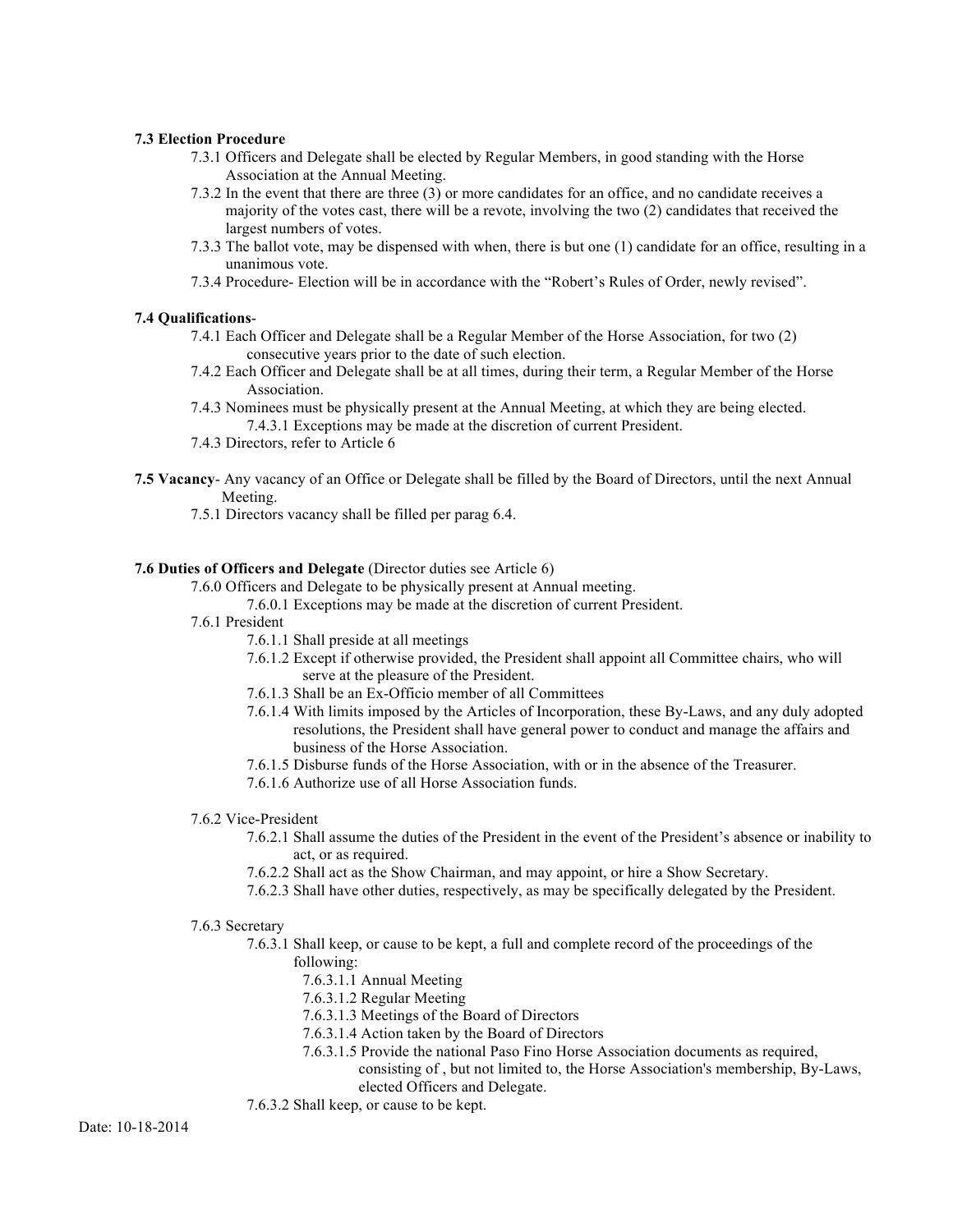- 7.6.3.2.1 Article of Incorporation and seal of the Horse Association
- 7.6.3.2.2 Books, documents, and papers of the Horse Association.
- 7.6.3.2.3 Corrected, current copy of the Horse Association By-Laws.
- 7.6.3.3 Shall handle, or cause to be handled, all correspondence and communications approved by the President or the Board of Directors.
- 7.6.3.4 Shall publish, or cause to be published, the date and location of ALL meetings.
- 7.6.3.5 Other duties as may be delegated by the President or the Board of Directors.
- 7.6.3.6 Perform all duties incident to the office of Secretary.
- 7.6.4 Treasurer
	- 7.6.4.1 Deposit all monies of the Horse Association in the name of the "Great Lakes Paso Fino Horse Association" (GLPFHA).
	- 7.6.4.2 Disburse funds of the Horse Association in accordance with the directions given by the President.
	- 7.6.4.3 Keep complete books of the account(s). Prepare and present an itemized statement at the Annual Meeting. Prepare interim reports as requested by the President.
	- 7.6.4.4 Prepare and file reports and/or returns required by governmental agencies.
	- 7.6.4.5 Shall keep, or cause to be kept, all properties of the Horse Association.
	- 7.6.4.6 Other duties as may be delegated by the President or the Board of Directors.

#### 7.6.5 Delegate

- 7.6.5.1 To represent the Horse Association, as needed, at the following meetings.
	- 7.6.5.1.1 PFHA Rule Committee
	- 7.6.5.1.2 PFHA Board of Directors
	- 7.6.5.1.3 PFHA Convention
- 7.6.5.2 It is expected that the Delegate will attend at least 66% of the meetings noted.
	- 7.6.5.2.1 President's approval is required to attend any meeting.
	- 7.6.5.2.2 Delegate is responsible for informing the President, immediately if he/she is unable to attend any of the meetings noted.
- 7.6.5.2 Prepare and present a report at the Horse Association Annual Meeting. Prepare any interim reports as may be requested by the President or the Board of Directors.
- 7.6.5.3 Shall cast Horse Association votes, as determined by Regular Members at any Meeting of Members (Article 5), or as directed by the Board of Directors, for any of the meetings described in parag. 7.6.5.1.
- 7.6.5.3 Other duties as may be delegated by the President or the Board of Directors.

## **Article 8: Committees**

- **8.1 Nominating Committee**-may be appointed each year by the President, consisting of three (3) Regular Members of the Horse Association.
	- 8.1.2 Purpose- To provide a list of nominees for the Officers, Directors and Delegate
	- 8.1.3 No more than eight (8) nominees for each open position shall be submitted for consideration to the Regular Members for voting.
	- 8.1.4 The Committee shall present its list of nominees to the President of the Horse Association forty-five (45) days before the Annual Meeting.
	- 8.1.5 The list of nominees is to be published along with the notice of the Annual Meeting.
	- 8.1.6 Prior to the opening of the Annual Meeting a list of nominees shall be posted.
	- 8.1.7 Nominations may be made from the floor at the Annual Meeting.
- **8.2 Other Committees** Committees may be added, or deleted, as may be required or desirable as determined by:
	- 8.2.1 Regular Members at the Annual Meeting
	- 8.2.2 The President of the Horse Association
	- 8.2.3 The Board of Directors.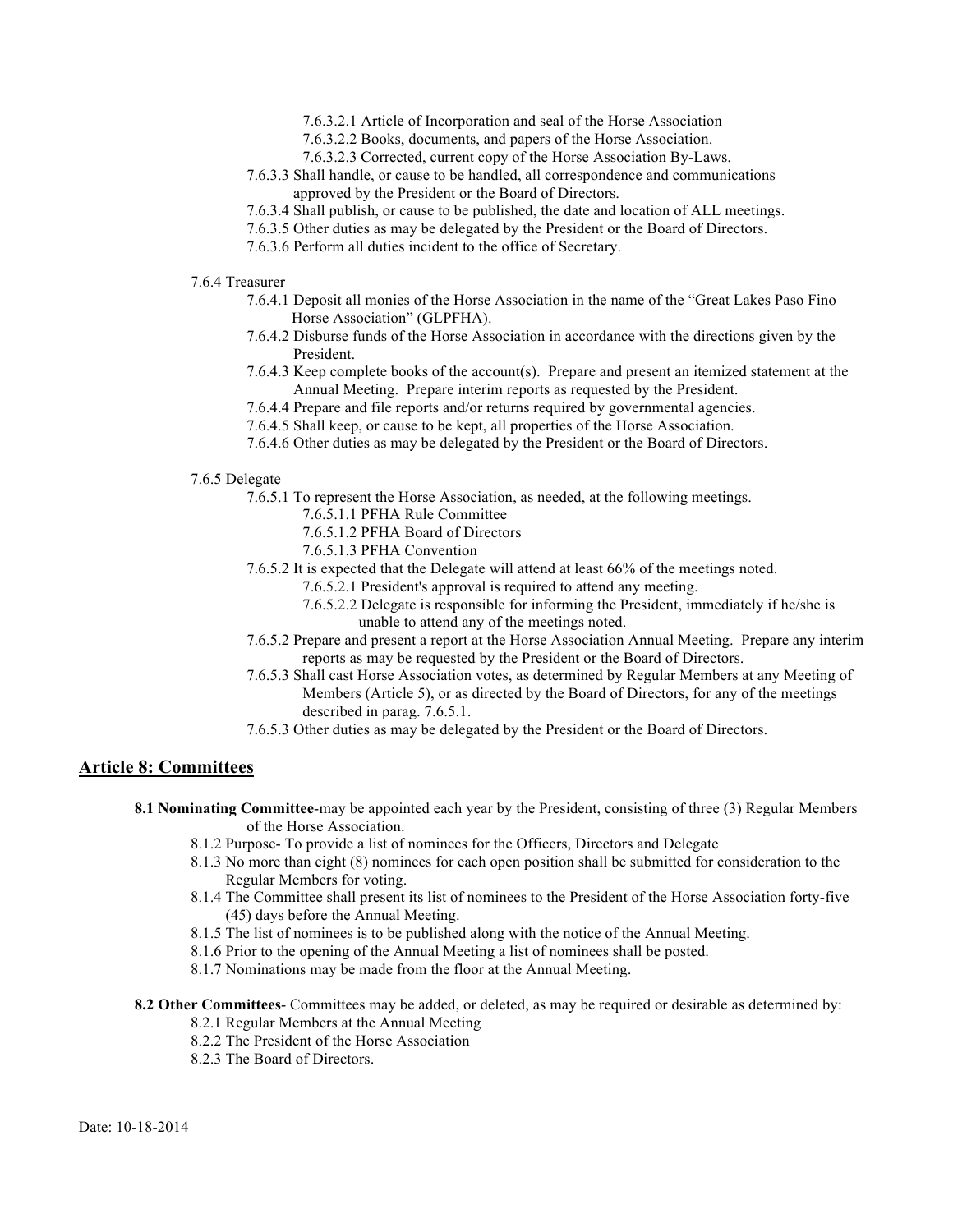## **Article 9: General Provisions**

**9.1** "Robert's Rules of Order (Newly Revised)" shall govern the Horse Association of all cases to which they are applicable, and in which are not inconsistent with these By-Laws and/or any special rules of order the Horse Association may adopt.

## **Article 10: Fiscal Year**

The fiscal year of the Horse Association shall be from October  $1<sup>st</sup>$  to September  $30<sup>th</sup>$ .

## **Article 11: Audit of Books**

Books of account and membership records shall be available to any member, upon written request, delivered to the Board of Directors, by USPS mail (U.S. mail)

## **Article 12: Corporate Seal**

The State of Ohio shall provide a suitable seal containing the name of the Horse Association and the words "corporation not for profit" which seal will be in the charge of the Secretary. The seal of the Horse Association must be affixed to all Certificates, documents, contract, and papers as the Board of Directors prescribes.

## **Article 13: Compensation**

No compensation shall be paid to Officers, Directors, or Delegate for services performed by them for the Horse Association.

13.1 Exception- A resolution authorizing compensation shall have been adopted by the Board of Directors, before such service is rendered.

## **Article 14: Non-Profit Status**

No part of the net earnings of the Horse Association shall be used to the benefit of any individual.

## **Article 15: Powers**

In Order to promote the purpose of this Horse Association it may acquire property by grant, gift, purchase, devise, or bequest and hold and dispose of such property as the Horse Association shall require for the benefit of the members and not for pecuniary profit.

## **Article 16: Distribution of Assets Upon Dissolution**

No person, firm or corporation shall ever receive any dividends or profits from the undertaking of this Horse Association an upon dissolution of this Horse Association all of its assets remaining after payment of all costs and expenses of such dissolution shall be distributed to organizations which have qualified for exemption under Section 501(c) (3) of the Internal Revenue Code, or the Federal Government, or to a State or local government, for a public purpose, and none of the assets will be distributed to any member, officer or trustee of this corporation.

## **Article 17: Supersession**

- **17.0** By-Laws are effective immediately upon the approval of the Regular Members of the Horse Association at the Annual Meeting.
- **17.1** These By-Laws supersede any and all By-Laws in effect heretofore, and supersede any and all resolutions inconsistent herewith. The fore going By-Laws were originally adopted on the 20th day of May 1972, and include these amendments adopted prior to October 11, 2014.